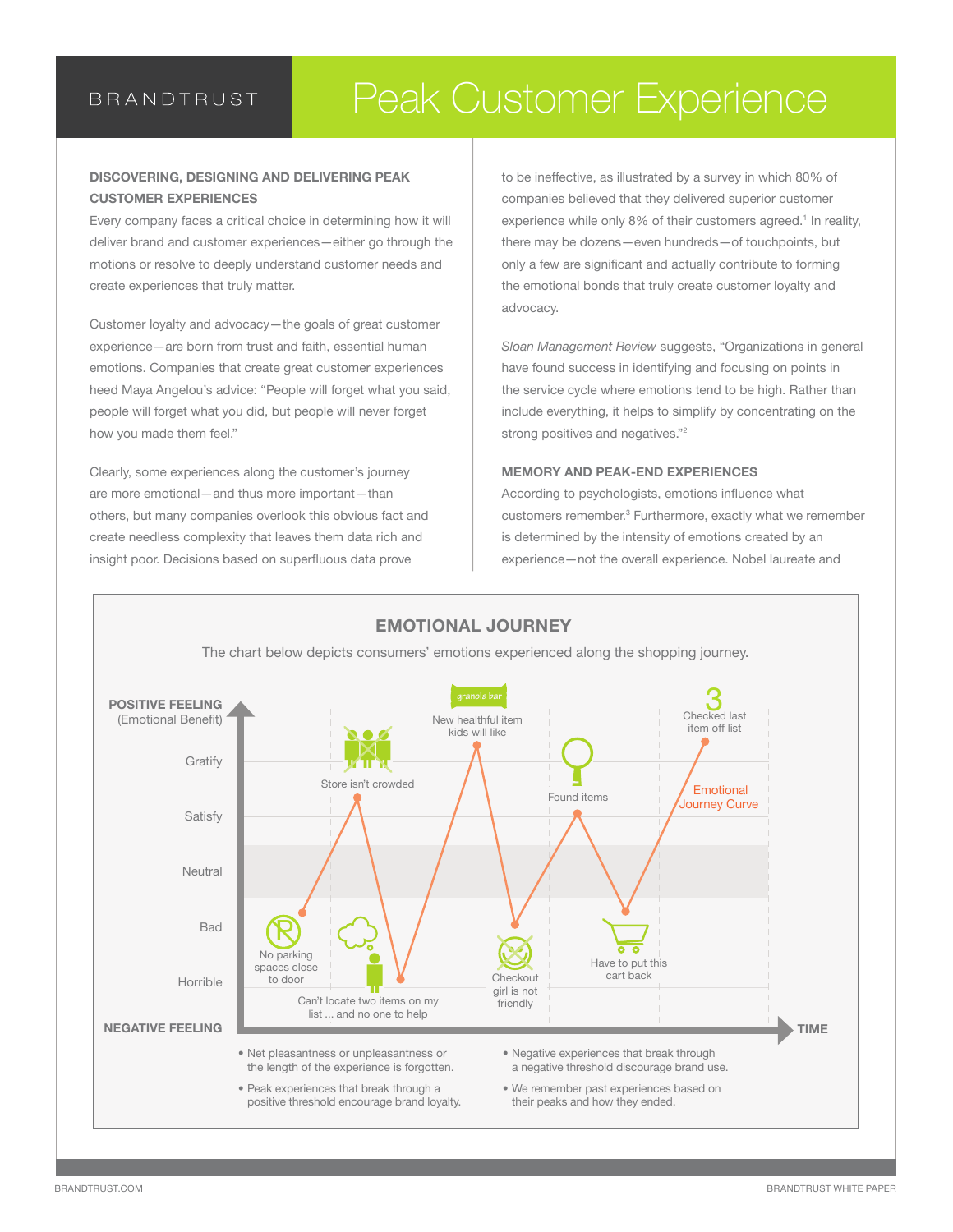father of behavioral economics Daniel Kahneman described this with the Peak-End Rule, citing that past experiences are judged almost entirely on the intensity of emotions at their peaks and the endpoint, the most salient resolution of a brand encounter or experience.<sup>4</sup> Virtually all other information appears to be forgotten, including net pleasantness or unpleasantness and how long the experience lasted. For customer experience managers, this means the points of most emotional intensity and the end or resolution of a brand encounter have a disproportionate amount of influence on the customer's overall perception of the experience.

Every customer encounter and interaction has the potential to shape the customer's perception—whether it's happening intentionally or unintentionally. We know that consumers prefer brand encounters when the peak-end experiences have a sufficiently positive emotional intensity. This has been demonstrated empirically through a number of studies. Even television commercials that induce positive feelings are rated more highly by consumers if the commercials have high peaks of intensity and strong positive endings.<sup>5</sup>

For example, a trip to the grocery involves countless touchpoints for a customer including emotional rewards ranging from finding a new product that provides healthful meal solutions for hard-to-please kids and the satisfaction of checking everything off the list and completing her shopping task to the frustrations of out-of-stock items, confusing store layout and returning a shopping cart to the queue. She will take the whole experience in stride and think nothing of it since she is accustomed to the overall irritations of grocery shopping. But her emotional mind will not forget even subtle disappointments and will evoke the feeling that she should go to a different grocery store without her ever thinking of it consciously.

the triggers for these emotions.<sup>6</sup> Typically, the underlying cause for an encounter that evokes positive or negative experiences is deeply rooted in the consumer's nonconscious memory.

### **EMOTIONAL INTENSITY AND THE POWER OF POSITIVE EXPERIENCES**

To create memorable peak and end experiences that are positive, it's necessary to know which moments have the greatest emotional intensity. It is also imperative to know which underlying emotions are associated with each moment—and

Many marketers rely on the voice of the customer (VOC) for feedback—usually by asking questions about a brand encounter. However, the mere act of asking a direct question triggers the respondent's conscious mind to give a "correct" answer, according to behavioral and decisionmaking studies.14 The conscious mind often supports its answer with a rationale that sounds right but masks the true, underlying nonconscious emotions that actually drive feelings, preferences and behavior.<sup>15,16</sup> This discrepancy between nonconscious and conscious responses is common, according to neuroscientists.<sup>9,15</sup>

An excellent example is seen in London, where the rail authorities realized a negative experience was created while commuters waited for Metro trains to arrive at their station. On deeper discovery, it turned out the reason why this experience was causing emotional anxiety wasn't as much from the waiting as not knowing when the next train would arrive. Would it be 5 minutes or 20? Once officials installed digital displays indicating the time until the next train arrived, customer experience statistics improved. In retrospect, it's easy to see how replacing ambiguity with order reduces anxiety, but it took decades of poor customer experience before anyone realized how this key emotional insight could be utilized to design a

dramatically improved customer experience.

To successfully shape the customer's journey, it's important to understand more than what customers are responding to.<sup>7</sup> It's essential to understand why. Knowing why enables companies to align touchpoints with positive drivers for behavior, creating customer experiences that consistently generate brand loyalty.

#### **THE ROLE OF NONCONSCIOUS MEMORY**

Throughout our lifetime, our nonconscious minds store incomprehensible amounts of information by categorizing and

"People will forget what you said, people will forget what you did, but people will never forget how you made them feel." *–Maya Angelou*

> It is in the cingulate cortex that decisions are made. Reason and emotion commingle and we are able to coordinate our emotional response to direct our actions and thoughts.



cataloguing memories according to the nature and intensity of the emotion associated with each memory. The neural activity that creates these memories can be stimulated in a variety of ways—by touch, sound, sight, smell and emotion.

Whenever the brain processes new stimuli generated by a touchpoint, the nonconscious brain associates the emotion attached to related memories. Neurological studies have demonstrated that the brain does this before we make conscious, rational decisions. In order for us to function, approximately 95% of thought, emotion and learning occur in the nonconscious mind, according to neuroscientists.<sup>8,9</sup> This has led behavioral scientists to realize that customer attitudes, feelings, perceptions and behavior in response to experience are governed primarily by nonconscious responses—not by conscious decisions.10-13

It's also critical to understand that because these emotions are deeply rooted in customers' nonconscious memories it's all beyond their awareness—and, beyond what conventional research techniques can reveal. Consequently, measuring rational metrics for customer experience cannot provide the deep insights necessary to understand what represents an emotionally resonant experience.

#### **UNDERSTANDING THE MIND OF THE CUSTOMER (MOC)**

Compounding this is the fact that word choice, context and the sequence of questions can prime respondents about what the "correct" answer is without the questioner or respondent being aware of it.16-19 It has been estimated that up to 80% of the messages and meanings we convey to one another are

expressed in nonverbal ways, such as through gestures, body posture, intonation, distance, eye contact and pupil dilation.19 For these reasons, it's critically important to shift your mental model from "voice of the customer" to "mind of the customer" and probe it with research methodologies that do not misdirect or prime the nonconscious mind.

### **DISCOVERING AND DESIGNING THE CUSTOMER EXPERIENCE**

Emotional Inquiry®, a form of research pioneered by Brandtrust, is proven to discover the deeper, richer whys underlying the customer's nonconscious motivations. Interviewers, with strong social sciences backgrounds, utilize visualization and relaxation techniques, probing rather than prompting. Respondents describe what they see in their "mind's eye" instead of answering direct questions. Over the course of interviews and synthesis, patterns emerge, enabling researchers to isolate and describe emotional intensity during peak and end moments across various touchpoints. More importantly, they are able to identify and understand the nonconscious whys that cause these feelings.<sup>8,19</sup>

By applying these insights, it's possible to design customer encounters that are emotionally rewarding for customers. Brandtrust also applies these insights to design and validate quantitative surveys that effectively measure and monitor meaningful metrics and thresholds for touchpoints.

#### **STEPS TO DISCOVERING, DESIGNING AND DELIVERING PEAK CUSTOMER EXPERIENCES**

Peak customer experience is best defined and understood on the basis of how it evokes emotion within the customer. Customer responses are driven by emotional triggers, which are deeply rooted in the consumer's nonconscious memory beyond what conventional research techniques can reveal. Discovering what emotions your experience evokes is one of the first steps in delivering a peak customer experience.

Another key step in delivering a peak customer experience is building empathy for the customers you serve. Project teams are usually very busy. They are stretched thin—running on tight budgets and even tighter deadlines. There is rarely time in the schedule to think about customers, let alone invest any

## "Peak customer experience is best defined and understood on the basis of how it evokes emotion within the customer."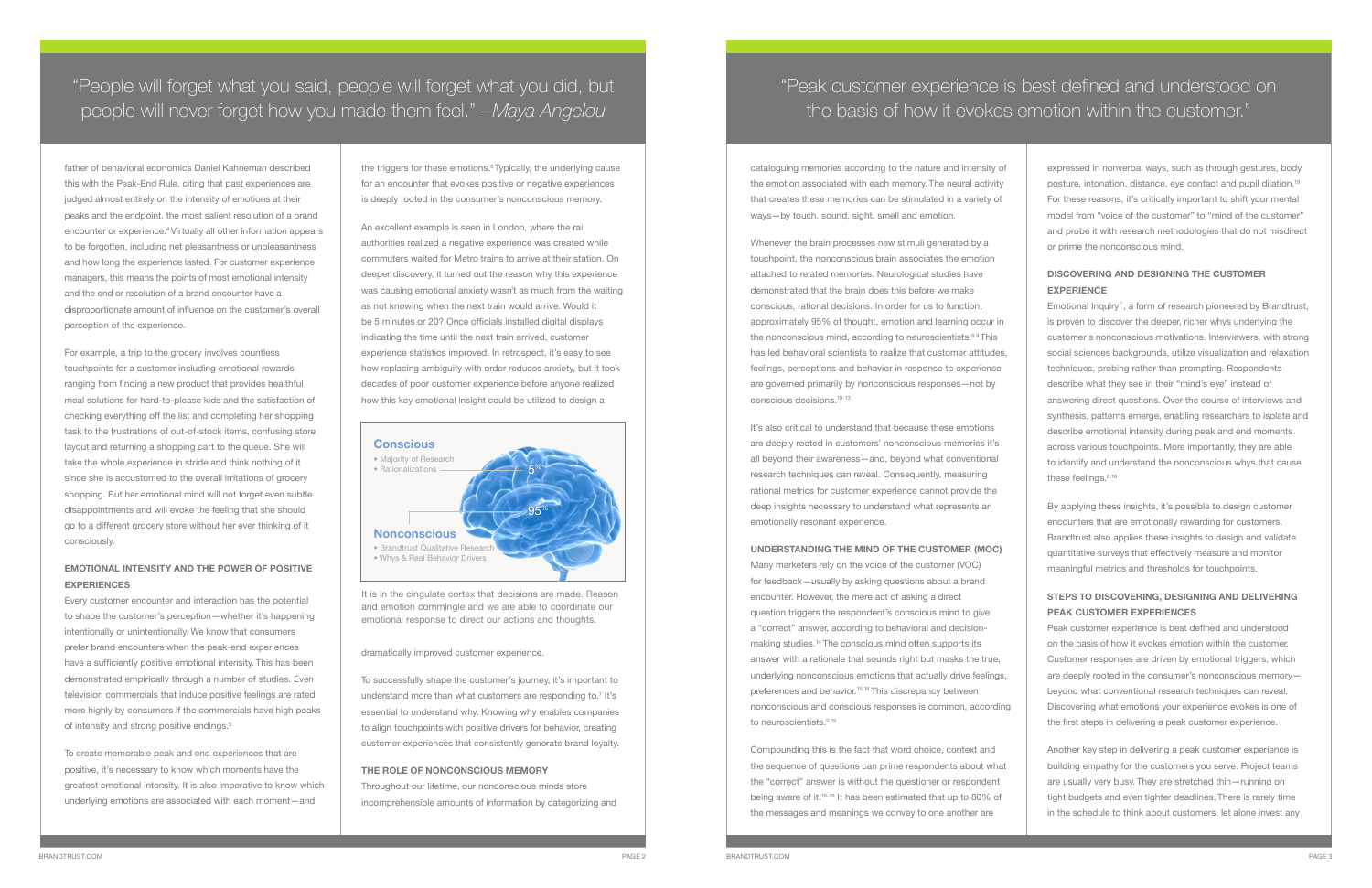significant time with them. Yet this is exactly the type of activity that will often help clarify the situation, enable teams to work more efficiently and focus on those things that truly matter to the people they serve. This is where empathy building can help.

Getting senior leadership and other key stakeholders to "live" the experience can help your team understand what your customers experience in their day-to-day lives. It can truly shift the way you look at your business and spark fresh thinking that is rooted in empathy and an understanding of your customers.

Discovering the deeper drivers of your customers' behavior and building empathy are critical for designing your emotional platform. The emotional platform is really about setting the experience vision and identifying what emotional responses to evoke. It's about defining what actions will be directed, to whom and how they will be enacted. From the vision you can set the touchpoint map in motion to achieve the right responses.

Even with the best experience vision and touchpoint design in place, however, leadership and employees must "emotionally own" any kind of change initiative for it to be successful. Only they can make it happen. Customer experience is something that has to be personally internalized. It must be "caught not taught." Leaders who want to change the way people think or behave must recognize, encourage and deepen their teams'

insights through collaboration that creates shared vision and values.

#### Measuring the **Experience**

To ensure that the new brand position is "caught not taught," Brandtrust utilizes a well-proven approach known as Appreciative Inquiry. It focuses on posing appreciative questions and envisioning the future in order to foster positive relationships and build on the present potential of the client organization or situation. Applied social science research has demonstrated that this "positive psychology" approach improves an organization's internal capacity for collaboration and change.

> For over a decade, Emotional Inquiry® methodology has been used to discover foundational understandings of the nonconscious motivators for brand and customer experiences. These insights directly inform strategies for designing and delivering optimized customer experiences that create loyalty. Following are a few case histories illustrating how emotional insights enabled companies to improve the customer experience and, consequently, build brand preference and loyalty.

The basic idea is to utilize the findings from Emotional and Appreciative Inquiry to get individuals and organizations to focus on what works. Appreciative Inquiry draws its strength from the alignment of insights with stories of success to create meaning for and engagement with the new experience. This approach motivates and inspires individuals and creates a strong sense that "living the experience promise" is more than a project. Instead, it becomes a way of life; it is never finished and continuously drives improvement.

It is one thing to articulate a promise and another altogether to live that promise. The most important aspect of this new focus involving internal stakeholders is a well-designed and wellimplemented, highly inclusive internal experience engagement

> **Leveraging customer advocacy**

• Delivery of the appropriate experience touchpoints

**Emotionally owning the customer experience Translating vision into** 

**Customer response tied to customer experience maps**

- Plan to structure employee engagement and actions throughout the organization
- Define support & tools necessary to implement touchpoints
- 
- 

#### Experience Plan Implementation

#### Customer Experience Delivery

**succinct, definable customer experience** 

**map**

• Describe customer touchpoints required to achieve the right responses

#### Customer Experience Mapping

#### program.

To accomplish this, a work plan should be undertaken to facilitate rapid acceptance, understanding and adoption of the essential behaviors necessary to bring the vision and values of the customer experience to life throughout the organization. This process will help to transcend ambiguities and inspire individual colleagues to internalize and live the experience promise.

#### **BRANDTRUST CUSTOMER EXPERIENCE CASE HISTORIES**

#### *Increasing Net Promoter Score® with deep insight into the customer's emotional experience*

A major appliance maker uses Net Promoter Score to measure consumers' ownership experience and predict intent to

repurchase. Increasingly the scores shifted lower and trailed the average of competitors. Research data indicated what was happening but failed to reveal why fewer consumers wanted to promote the company's products versus their competitors'. The company turned to Brandtrust to answer its nagging questions. Emotional Inquiry® successfully revealed the deeper emotional and psychological reasons behind the brand's troubles. The findings were critical in helping the client frame strategies designed to reverse the declines.

#### *Creating a positive experience even when the power goes off*

What could a major public utility company do to raise customer satisfaction scores consistently in the 90th percentile? Senior managers, whose performance evaluations are based on increased customer satisfaction, wanted to know. It's difficult to improve satisfaction when the only time people think of the utility is when there is a problem or power outage. Emotional Inquiry® revealed a critical singular positive peak experience recalled by numerous customers. Strategic concepts designed to intensify this peak experience were developed and deployed during power outages and service calls. The new strategies have created incremental gains in customer satisfaction.

*Reversing the share erosion of a top beverage brand caused by a poor customer shopping experience*

| <b>Project Framing</b>                      | <b>Peak-End Discovery</b>                                                                                                                                                                                                            | <b>Empathy Building</b>                                         | Emotional<br>Platform Design                                                                                                                                                                                   |
|---------------------------------------------|--------------------------------------------------------------------------------------------------------------------------------------------------------------------------------------------------------------------------------------|-----------------------------------------------------------------|----------------------------------------------------------------------------------------------------------------------------------------------------------------------------------------------------------------|
| Frame the experience<br>opportunity/problem | Identifying peak-end<br>opportunities of high-<br>value customers and key<br>stakeholders<br>• Uncover points of<br>emotional intensity in<br>customer journey<br>• Understand deeper<br>motivations of peaks<br>• Role of employees | Immersion of key<br>stakeholders in current<br>customer journey | Setting the experience<br>vision<br>• Create desired<br>emotional platform<br>• Map functional and<br>emotional clues<br>• Define what actions<br>will be directed, to whom<br>and how they will be<br>enacted |

### "Customer experience is something that has to be personally internalized. It must be 'caught not taught.'" "Harnessing the power of peak experiences begins with emotional insights."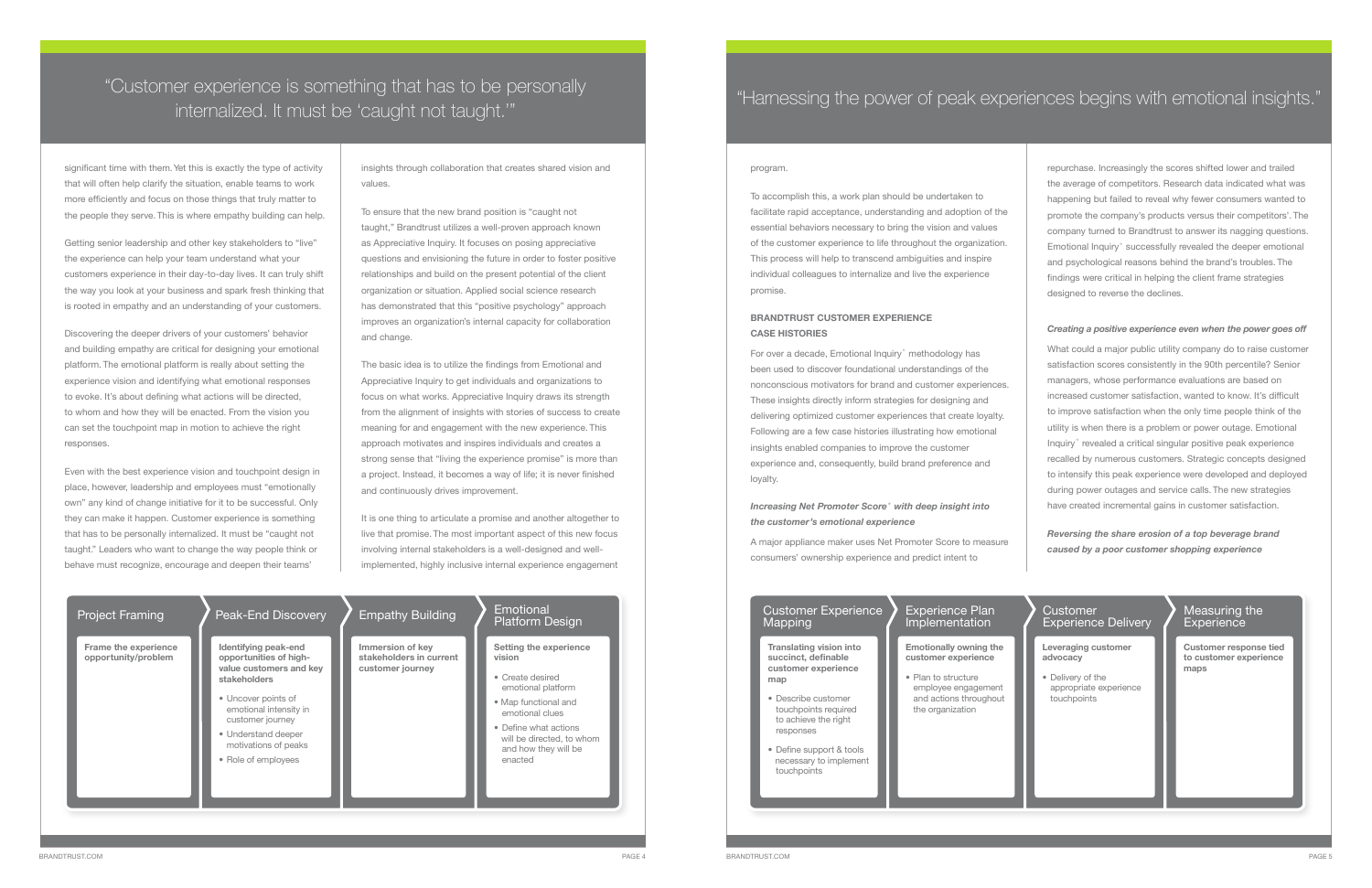A top beverage brand had significant share erosion occurring in critical U.S. markets. Scanner data clearly indicated what was happening, but the beverage maker could not explain why. Brandtrust Emotional Inquiry<sup>®</sup> and a Touchpoint Analysis were completed to discover the deeper reasons why the brand was losing share. Peak encounter emotional issues were revealed involving packaging, merchandising and SKU counts that created a poor customer experience. The poor experience also contradicted the essence of the brand position and promise. Corrective measures were taken to revise packaging and SKU rationalizations to abate share erosion.

#### *Teaching old customers new tricks helps a top package express company improve customers' experience*

This well-known overnight package express company wanted to understand the key motivations of its business-to-business customers in order to improve their overall experience. Brandtrust's Emotional Inquiry<sup>®</sup> discovered the emotional elements that create peak experience moments for the company's best customers. The findings are being used to incorporate new and improved touchpoints that promise to create similar peak moments for target customers who have the potential to become better customers.

#### *Ensuring that an iconic brand promise comes to life on the dealer's retail sales floor*

One of the world's top motorcycle brands worked with Brandtrust to understand its customers' deeper nonconscious, emotional motivations for this well-loved brand. Revealing the deeper psychological reasons that create the passion for the brand also pointed to the importance of the entire life cycle and ecosystem of the brand experience. The dealer encounters necessary for shopping, purchasing and maintaining a motorcycle are critical. The findings are being utilized to craft new approaches for dealer training and communications. These new approaches will ensure that the customer experience is optimized at the most emotionally relevant peak moments of the customer experience.

*Creating new customers through attention to the details that matter most in the customer experience*

One of the largest contractor services companies wanted to know how to create greater customer loyalty and acquire new loyal customers. Emotional research and Touchpoint Analysis clearly pointed out what really matters to builders in the company's service offering. As it turns out, the "little things" in the relationship and the overall experience are the elements that matter most in the emotional evaluation of customer experiences. The findings are being used to review and enhance the most critical encounter points of the customer's experience.

#### *Optimizing a top insurance company's direct-to-consumer sales and service experience*

Insurance companies usually do not come to mind when you think of a superior customer experience. If you're talking to one, it's probably about something bad—a problem on your bill or the accident you just had. One of the oldest and largest insurance carriers asked Brandtrust to help change that negativity into something positive. Emotional Inquiry® was instrumental in pinpointing the critical exchanges throughout the customer experience—from getting a quote and buying a policy to filing and getting paid for a claim. Several key touchpoints were identified 'that created angst and anxiety' customers weren't aware of consciously. The company reworked a number of policies, procedures, products and communications to deliver a much more customer-sensitive experience. Customer retention and satisfaction rates have increased significantly.

#### *Treating the entire customer experience as a holistic and aesthetic encounter*

A large healthcare company struggled to understand why it could not improve patient satisfaction scores in several specialty areas. Many things were tried and still the scores refused to budge. Brandtrust was engaged to conduct Emotional and Contextual Inquiries along with a comprehensive Touchpoint Analysis of the patient's end-toend experience. The research suggested the staff training had paid off—patients were very approving of the human touch evident throughout the facilities. Some processes and procedures needed improvement, but the research revealed

"As it turns out, the 'little things' in the relationship and the overall experience are the elements that matter most in the emotional evaluation of customer experiences." The companies of improve customer experience."

> that neglected aesthetic nuances were creating negative impressions, affecting nonconscious feelings about the facility and the care that might be provided in such an environment. (If you can't take care of the plants, can you take care of people?) Corrective actions were taken to improve the unappealing aesthetics and over time satisfaction scores began to rise.

#### *Breaking down barriers by building empathy*

Long-term care insurance is a product that has never been easy to sell. The product causes people to consider their own mortality and face their worst fears of being sick and unable to care for themselves. This creates a complex emotional minefield for the customer and the salesperson. Though business was good, customer acquisition and closure rates were low and the turnover in salespeople was very high. Brandtrust was engaged to help our client better understand its customers. The company had customer demographics, a general idea of market segmentation and even specific sales ratios, including one that indicated customers compared up to three companies before purchasing a policy. The client was well aware that a customer's negative attitude caused salespeople to lose heart quickly. Better salespeople resorted to high-pressure tactics, but most simply gave up over time. Recruitment and training costs were through the roof.

Emotional research revealed consumers worry about their responsibilities to loved ones and even more deeply about how they will be remembered. The research revealed that these feelings create such psychological barriers that customers rarely shop the policies at all. It also pointed to a specific set of questions and probes the salespeople could use to change the interaction from guarded to open and trusting. Brandtrust recommended the client embrace the idea of creating authentic affinity with seniors and become completely engaged in understanding the real needs of seniors. Brandtrust worked together with the client to develop an extensive list of initiatives the company could undertake to build the brand and build the business.

*Creating an insights-led category experience and growth strategy* 

Category sales were down at this CPG brand's largest retailer. As the paper-crafting category leader, our client was being challenged by its largest retail partner to offer solutions to turn the declining trend around. While this CPG brand had good consumer insights, it lacked the fundamental shopper insights and knowledge about the steps in the purchasing journey to create the right experience at the point of purchase. Brandtrust was engaged to help understand why the decline was happening and what to do about it.

Insights revealed that paper-crafting projects are both very involved processes and offer the potential for huge payoff for crafters and retailers alike. Brandtrust was able to help its client understand why women do paper crafting. Furthermore, the company was able to reveal the underlying emotions driving the shopping behavior of these crafters as well as uncover what experience they were looking to have. Insights revealed that a crafter's shopping experience in the crafting aisle is a critical component in making her vague project idea real and attainable. Understanding the unarticulated hierarchy of needs and how these needs are being met at each stage of the path to purchase is fundamental to creating peak experiences and retail success.

Brandtrust created a long-term learning plan to help its client understand deep consumer and shopper emotional drivers of behavior. These rich insights were then used to inform internal branding, marketing tactics and retailer category growth strategies.

The results? There was an immediate change to the plano-gram and test in 250 stores. The client was also asked to develop a vision for the paper crafts department to deliver the desired shopping experience. This great achievement has secured its role as a thought leader and ensured a seat at the table for all future important retailer initiatives.